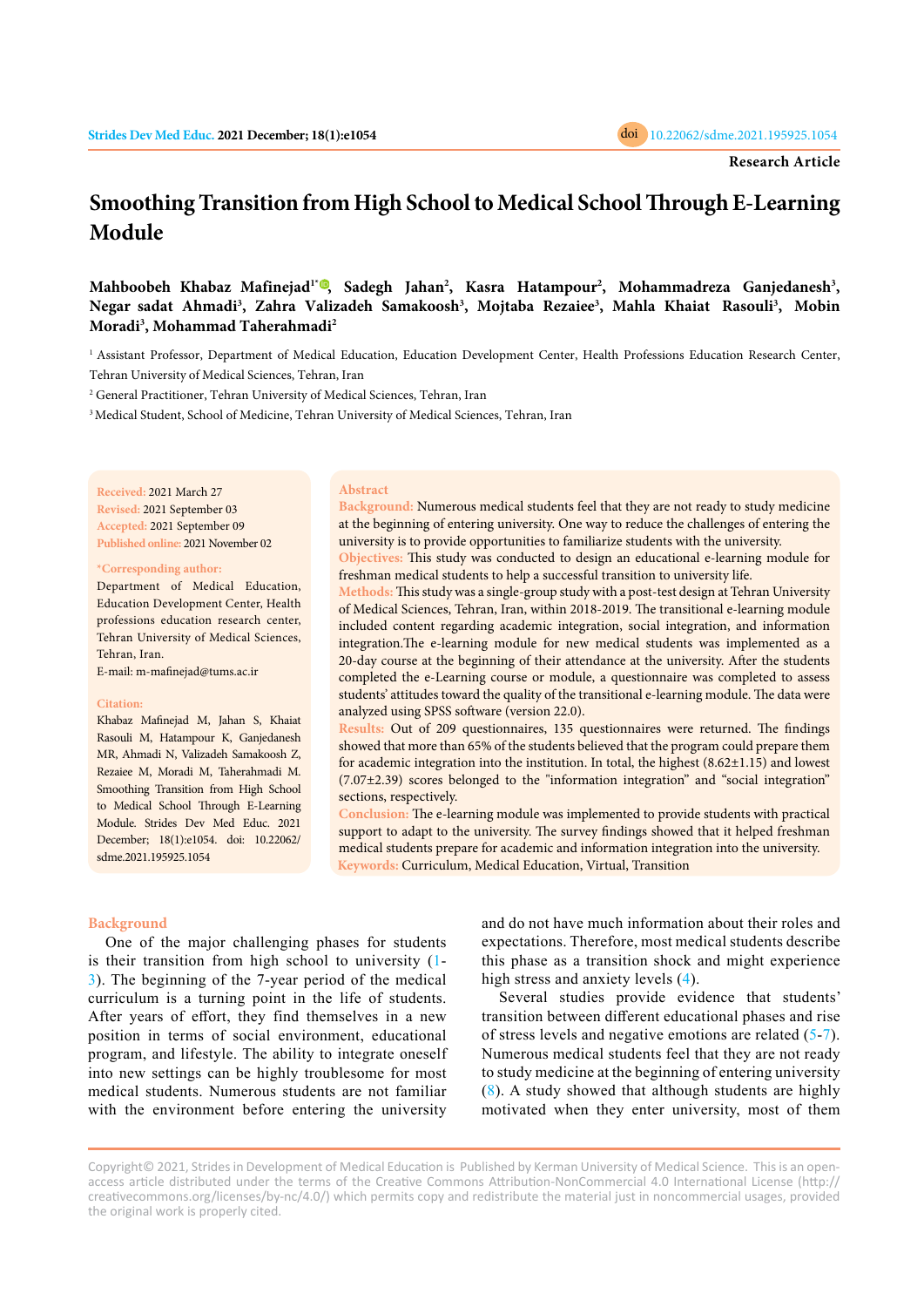face a new phase of their lives that is quite challenging ([9](#page-5-0)). Fromme et al. (2008) believe that transition from high school to university is a turning point that requires students' personal growth and behavioral changes [\(10](#page-5-0)).

One possible reason for medical students' stress could be unawareness of what to expect during the course and lack of information on how to cope with the university. The importance of this problem is necessitated by the fact that a large number of students drop their training after they are enrolled in colleges because they fail to complete their program timely and face the new life at university inappropriately ([11](#page-5-0)). However, transition periods might also present individuals with opportunities for personal development and growth. Therefore, Nielson, in the theory of work role transitions, believes that the transition period should not be considered a short period; nevertheless, this period is a dynamic process during which an individual is transferred from a certain set of conditions to another situation with different features and during this transition change of expectations, tasks, or responsibilities by the individual is considered a major challenge  $(12)$ . From the point of view of Panser et al. (2004), numerous universitydesigned curricula are offered to prepare students to contribute greatly to the dream of many problems they face when it comes to their university life ([13](#page-5-0)).

One way to reduce these challenges is to provide opportunities to familiarize students with university. According to Pittman and Richmond (2008), the role of universities in the students' transition process is essential ([14](#page-5-0)). It requires the application and use of adaptive strategies to function properly in the new environment ([15-](#page-5-0)[17](#page-5-0)). Undoubtedly, considering students' individual and social issues upon entering university and providing appropriate support can be a step toward reforming and conducting orientation programs ([13](#page-5-0)). Therefore, university officials and educational planners should be aware and use the best management methods to assist students in the transition process from high school to university.

Undoubtedly, to achieve this important goal, various methods are available to prepare learners to enter the university. Today, the explosion of information, along with the growth of technology and the emergence of recent advances in behavioral and cognitive sciences that have caused widespread changes in modern educational strategies, is a set of conditions that lead to innovation in the use of interactive methods in medical education programs ([18](#page-5-0)). On the other hand, currently, cyberspace has become an important topic in medical education, and the use of cyberspace platform facilities in teaching students has been widely welcomed ([19](#page-5-0), [20](#page-5-0)). The results of studies showed that with the expansion of information and communication frontiers, the use of information technology and social media in medical specialties is increasing widely  $(21)$  $(21)$ . On the other hand, the current students are from the millennial generation with its own characteristics, a generation among which

the use of cyberspace has become widespread  $(22)$  $(22)$  $(22)$ .

Although the value of the transitional course in medical education is well established  $(23-25)$  $(23-25)$  $(23-25)$  $(23-25)$  $(23-25)$ , a very limited number of interventional studies have been performed in this regard. Furthermore, research into what matters to conducting educational intervention in different transition phases shows that choosing methods that are understandable, user-friendly, and fit for available facilities and resources is often neglected ([9](#page-5-0)). Therefore, further studies are needed to assess the transitional course to better understand how and what elements provide support for students ([26](#page-5-0)).

# **Objectives**

This study was conducted to design an educational e-learning module for medical students to help a smooth and successful transition to university life. A part of this aim sought answers to the following research question:

What are the freshman medical students' perceptions of the effectiveness of the transitional e-course from high school to university?

## **Methods**

This study was an interventional single-group study with a post-test design conducted at School of Medicine, Tehran University of Medical Sciences (TUMS), Tehran, Iran, within 2018-2019.

The course of undergraduate medical education at TUMS is a 7-year program consisting of 2.5 years of basic sciences, 1 year of pathophysiology, 2 years of clerkship, and 1.5 years of internship. Medical students in Iran enter university through the entrance exam. The face-to-face transition ceremony from high school to university is held at TUMS as a 2-day program in the first week of medical students' attendance in Medical School since 2011. Since there are approximately 20 days from the announcement of university entrance exam results to university attendance, to use this opportunity to familiarize medical students with university, a transitional e-learning module from high school to college was designed and implemented.

The population of this study included the medical students of TUMS, entering October 2018-2019. The inclusion criterion for this study was being admitted as a new medical student at TUMS. The exclusion criterion was the unwillingness to participate in the course.

This transitional e-learning module was designed to familiarize and adapt freshman medical students with the university. For the recognition of the students' needs, the literature was reviewed, and senior students' opinions were gained using a focus group. In the designing phase, a draft of the program was prepared through several meetings with representatives of various stakeholders, including medical educationists, educational managers, and medical students. An educational-supportive program was designed and implemented as a transitional e-learning module to facilitate freshman medical students' interactions with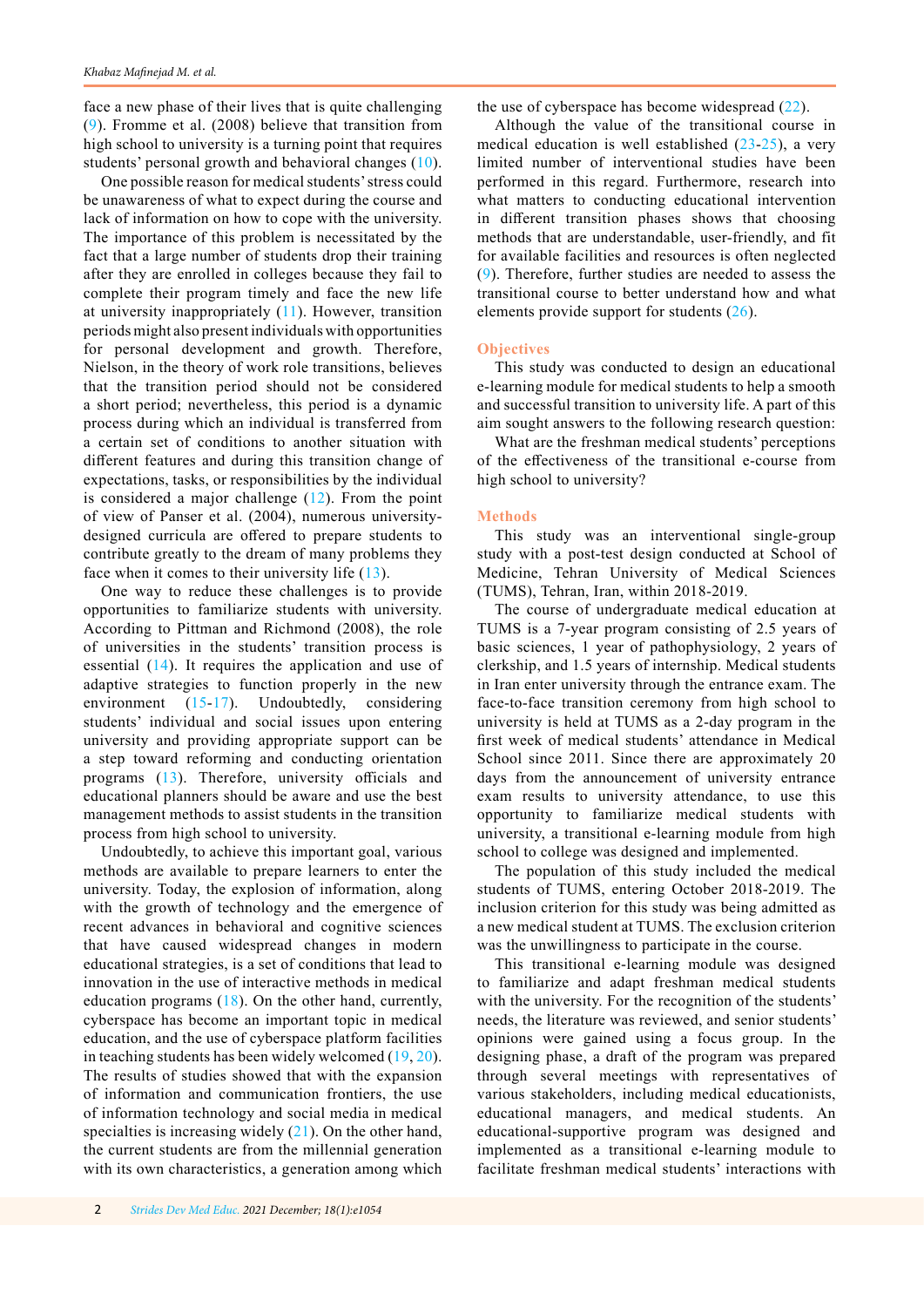the university. Additionally, the program was designed in various sections to increase the effectiveness of the course, including 1) academic integration, 2) social integration, and 3) information integration.

Content regarding academic integration includes educational clips, applied information, educational regulation information, and news and announcements. Educational videos contained getting familiar with the medical curriculum, basic sciences lessons, psychological skills, and understanding the relationship between basic and clinical sciences. Moreover, one of the indirect purposes of this part of the project was becoming familiar with faculty members, professors, and the different facilities of the campus. Overall, 15 video clips were prepared and made available for students; three of these video clips introduced educational programs and medicine courses; three video clips discussed expected competencies, such as "medical ethics and professionalism", "reasoning and problem solving", and "personal development"; eight video clips introduced the basic sciences courses; one video was about the relationship between basic and clinical sciences courses. The most commonly used free medical software, such as general and medical dictionaries and three-dimensional anatomy software, was introduced. Helpful websites and main medical reference books were also presented. For news and announcements, information about university rules and regulations, including how to register and introduction of academic, sports, and welfare facilities of the university, was provided in this section.

Content regarding social integration includes six study guides regarding familiarity with student lifestyle and cultural differences, city, university map, city tourist sites, and public transportation system. In addition, this part was rendered to familiarize students with different student organizations and activities. Content regarding information integration includes interaction and communication with students to answer their concerns and questions individually and provide frequently asked questions. Furthermore, one hundred questions were answered to provide information for students.

A researcher-made questionnaire was used to assess students' attitudes toward the quality of the transitional e-learning module. The questionnaire consisted of 12 close-ended items scored based on a 4-Likert scale and 5 close-ended items scored within the range of 1-10 points. The content validity of the questionnaire was assessed by eight experts in the field of medical education and medicine. In this phase, the experts were asked to give their opinions on the clarity and importance of each item on the questionnaire qualitatively. Face validity was assessed by reviewing the opinions of five medical students on the clarity of the items. In this stage, the experts were asked to comment on each item. The reliability of the questionnaire was measured by evaluating the internal consistency of the questionnaire's items using calculating Cronbach's alpha (0.68). The data were analyzed using SPSS software (version 22.0). Frequency and mean (standard deviation) were used to analyze the descriptive data.

Ethical approval to conduct the present study was obtained from the Ethics Committee of TUMS (IR. TUMS.VCR.REC.1397.639). The participants were offered the opportunity to complete an anonymous voluntary survey at the end of the program. All participants were assured that their responses would remain confidential.

# **Results**

A total of 209 students participated in the e-learning module from high school to university using convenience sampling. The mean age of the participants was 18.2 years (range: 18-20 years), and 48.4% of the participants were female. A total of 209 questionnaires were handed out individually among new entrants, out of which 135 (64.5%) were returned. The results of the survey showed that more than 65% of the students believed that the program could prepare them for academic integration into the institution. Moreover, 68.1% of the students believed that the university had more facilities at the time of entering (Table 1). On average, the highest  $(8.62\pm1.15)$  and lowest  $(7.07\pm2.39)$ scores belonged to "content regarding information integration" and "content regarding social integration" sections, respectively. [Tables 2 a](#page-3-0)nd [3 s](#page-3-1)how the results of program evaluation.

## **Discussion**

In this study, an educational-supportive e-learning module was designed and implemented to facilitate medical students' adaption process in the 2018-2019 academic year. According to Westerman (2014), the

|  |  | Table 1. Students' Familiarity with Conditions before Entering the University |  |  |
|--|--|-------------------------------------------------------------------------------|--|--|
|--|--|-------------------------------------------------------------------------------|--|--|

| <b>Familiarity with</b><br>university | At the time, I believed the<br>university had more<br><b>facilities</b> | At the time, I predicted the<br>university's facilities<br>correctly | At the time, I believed<br>the university had<br>fewer facilities | I do not have any<br>comments |
|---------------------------------------|-------------------------------------------------------------------------|----------------------------------------------------------------------|-------------------------------------------------------------------|-------------------------------|
| University<br>amenities               | $113(83.7)^*$                                                           | 12(8.9)                                                              | 8(5.9)                                                            | 2(1.5)                        |
| Educational<br>facilities             | 92(68.1)                                                                | 30(22.3)                                                             | 2(1.5)                                                            | 11(8.1)                       |
| Welfare facilities                    | 81 (60)                                                                 | 24(17.8)                                                             | 14(10.4)                                                          | 16(11.8)                      |

\*The values are as N (%)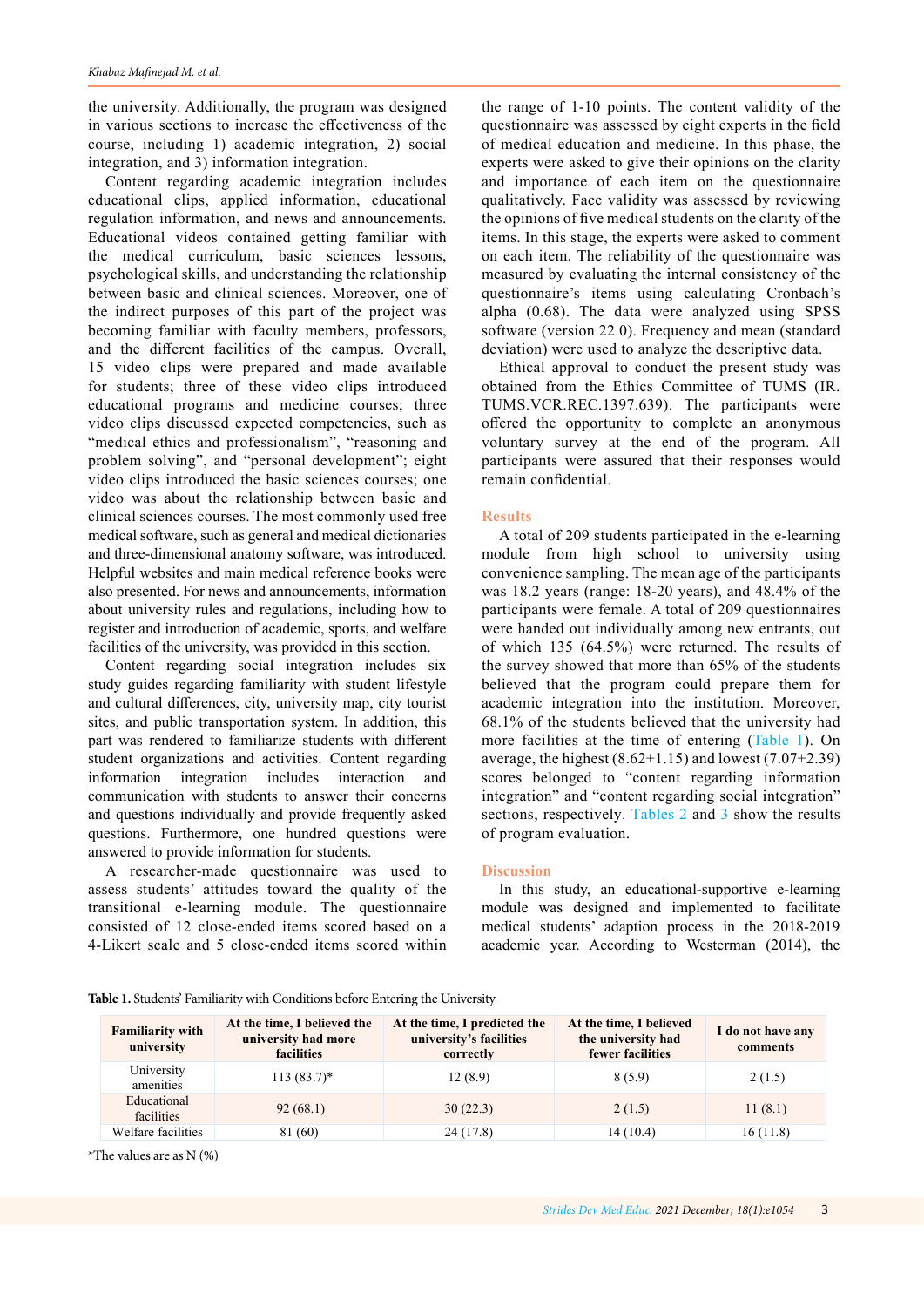| <b>Subject</b>                                                                          | A lot         | <b>Medium</b> | A little   | I do not have any comments |
|-----------------------------------------------------------------------------------------|---------------|---------------|------------|----------------------------|
| Effectiveness of educational videos in<br>becoming familiar with the medical<br>program | $38(28.1)^*$  | 58 (43)       | 8 (6)      | 31(22.9)                   |
|                                                                                         | More than 75% | 75-50%        | $49 - 25%$ | Less than $25%$            |
| Effectiveness of introduced software in<br>studying medicine                            | 25(18.5)      | 75(55.7)      | 26(19.2)   | 9(6.6)                     |
| Effectiveness of introduced websites in<br>studying medicine                            | 25(18.5)      | 59(43.7)      | 40(29.6)   | 11(8.2)                    |
| Effectiveness of introduced textbooks in<br>studying medicine                           | 43 (31.8)     | 61(45.2)      | 20(14.8)   | 11(8.2)                    |
|                                                                                         | A lot         | <b>Medium</b> | A little   | I do not have any comments |
| Introduction to the university's welfare<br>facilities                                  | 34(25.2)      | 61(45.2)      | 20(14.8)   | 20(14.8)                   |
| Introduction to student associations and<br>iournals                                    | 67(49.7)      | 34(25.1)      | 12(8.9)    | 22(16.3)                   |
|                                                                                         | Good          | <b>Medium</b> | Weak       | I do not have any comments |
| Giving immediate response to questions<br>and concerns                                  | 119(88.1)     | 16(11.9)      | 0(0)       | 0(0)                       |
|                                                                                         | More than 75% | 75-50%        | $49 - 25%$ | Less than $25%$            |
| The content is effective in solving the<br>concerns                                     | 50 (37)       | 69 (51.1)     | 12(8.9)    | 4(3)                       |
|                                                                                         | Good          | <b>Medium</b> | Weak       | I do not have any comments |
| Effectiveness of news and<br>announcements                                              | 101(74.8)     | 23(17)        | 8 (6)      | 3(2.2)                     |

<span id="page-3-1"></span><span id="page-3-0"></span>**Table 2.** Students' Views on the Effectiveness of the Transitional E-course from High School to University

\*The values are as  $N$  (%)

**Table 3.** Students' Scores of the Quality of Different Sections of the Transitional E-course

|                         | <b>Ouality (0-10 score)</b>                             | <b>Minimum</b> | <b>Maximum</b> | Mean | <b>Standard deviation</b> |
|-------------------------|---------------------------------------------------------|----------------|----------------|------|---------------------------|
| Academic integration    | Content regarding educational clips                     | $0*$           | 10             | 7.29 | 1.70                      |
|                         | Content regarding applied<br>information                |                | 10             | 7.95 | 1.41                      |
|                         | Content regarding educational<br>regulation information |                | 10             | 7.75 | 1.56                      |
| Social integration      | Student lifestyle in Tehran and<br>cultural differences |                | 10             | 7.07 | 2.39                      |
| Information integration | Response to concerns and FAOs                           |                | 10             | 8.62 | 1.15                      |

\*FAQs, frequently asked questions

transitional course at the beginning of students' presence in college can create challenging and stressful situations for them and be accompanied by numerous opportunities and threats [\(27](#page-5-0)).

During this transition, the changes in expectations and responsibilities are considered big challenges for each student, which requires using supportive strategies to have proper functions in the new environment. Transitional courses can play a critical role in getting students situated in an unfamiliar setting [\(28](#page-5-0)). Furthermore, orientation courses can help students cope with the vast knowledge and skills required in the dynamic and rapidly changing health care system  $(29)$  $(29)$ . Therefore, the purpose of this study was to facilitate communication and interaction with TUMS before attending the university campus by providing a comprehensive transitional e-learning module from high school to university.

In addition, according to the present study, medical students face numerous challenges, such as the lack of familiarity with university regulations and unfamiliarity

with learning styles and the lifestyle at university. A possible explanation for some of the current study results might be the lack of adequate preparation and mentoring and the lack of administrative support from the university. Some authors have speculated that this transfer might be accompanied by several concerns, including getting familiar with the new setting, understanding new rules and regulations, acquiring learning skills, and gaining new knowledge considering different needs ([8](#page-4-0), [27\)](#page-5-0), which is in line with the results of the current study. A study performed by Radcliffe and Lester (2003) demonstrated that most students describe the transition from high school to university as great stress, especially considering the change in their lifestyle at the beginning of their attendance to the university while being unfamiliar with its processes ([8](#page-4-0)). Therefore, it is necessary to design supportive programs to meet this need.

The transitional e-learning module in the present study was designed and implemented as a longitudinal 20-day course based on a needs assessment survey for recognizing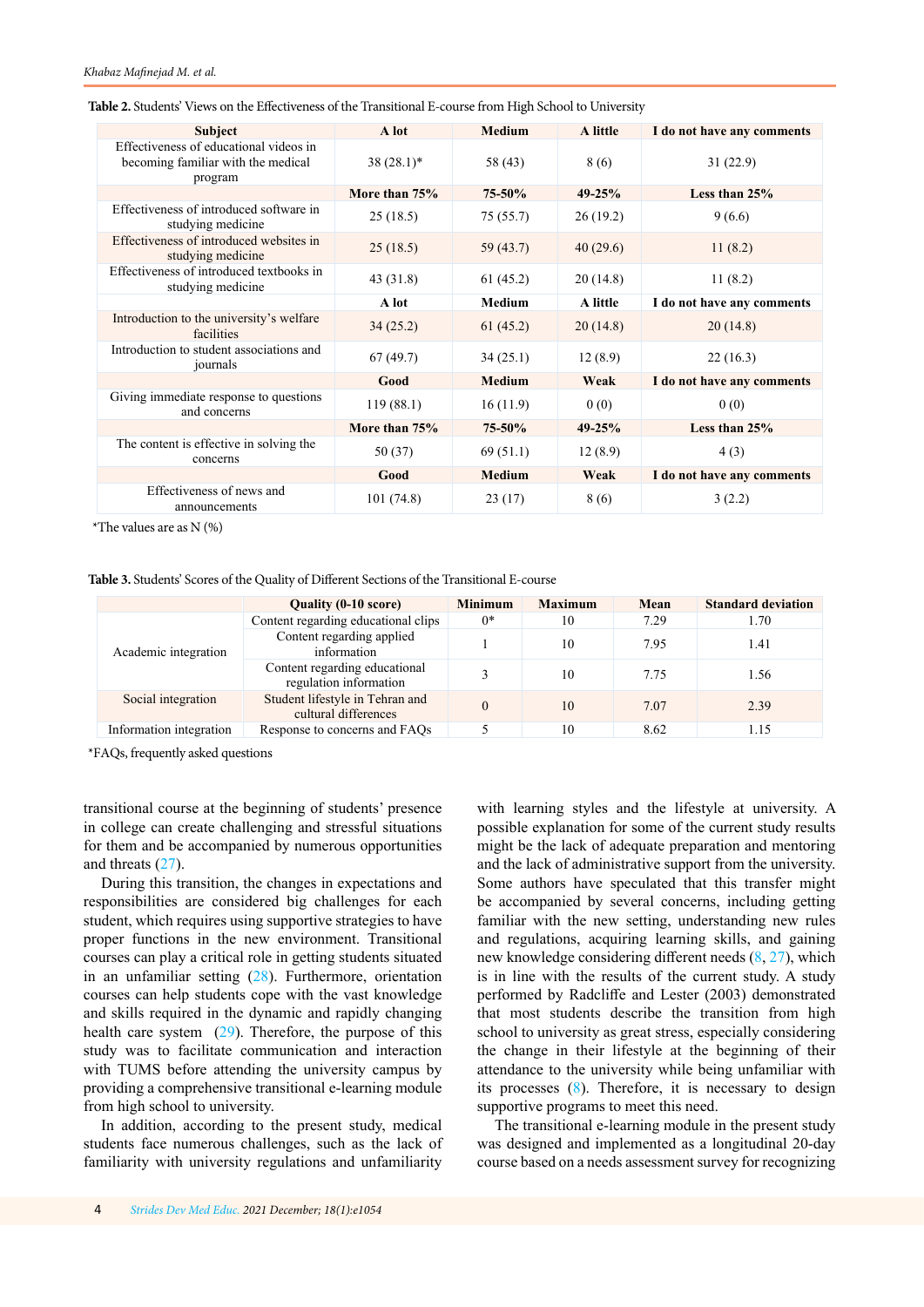<span id="page-4-0"></span>the academic and psychological needs of medical students. Designing numerous support programs to meet new students' needs can be presented with different forms and content  $(30-32)$  $(30-32)$  $(30-32)$  $(30-32)$  $(30-32)$ . A possible explanation for this might be that the careful and systematic selection of the structure and content of such programs plays the most important role in their effectiveness. The main reason for transition programs' failure is choosing templates that are limited to a short period and content that does not consider students' academic and psychological needs (6). In this study, a longitudinal 20-day e-learning module was designed to increase the ease of transition from high school to university for medical students. The present findings seem to be consistent with those of other studies reporting that a 1-month similar orientation program was designed in Government Medical College, Nagpur, India, in August 2019, which had six orientation modules ([33](#page-5-0)).

Based on the researchers' knowledge, the transitional e-learning module of Medical School in TUMS occurred for the first time in Iran before new students' presence on the campus. The results of evaluating the aforementioned course showed that medical students were quite satisfied with the different features of the program. It seems possible that these results are because the proposed course framework can be considered a guide for designing other transition periods from high school to university based on three principles. Firstly, this course identifies various aspects of the transition to the university that are hard and challenging for many medical students. Secondly, the presented course matches the needs recognized by students and their function in the university. Thirdly, it was easy to communicate with the students in this course using an online environment.

One of the main features of this program is the development of a structured academic e-learning module comprised of various sections for helping students toward a smooth transition from high school to university. The present study findings seem to be consistent with those of other studies demonstrating that three factors should be considered to have a successful transition, namely 1) presenting an accurate academic program to prepare students for the transition from one phase to another, 2) providing financial support in college to transit to different phases, and 3) preparing a website or virtual platform by the educational institute to support students for attending the university ([34](#page-5-0)).

Despite the project's strengths, our analysis in this article is limited to perspectives of medical students in the survey. In addition, since participating in the course and returning the questionnaires were optional, there was a high dropout rate in the completed questionnaires. It is suggested to perform studies over a long-term period to investigate the effect of the transition course on stress control in new medical students. For running a similar orientation program from high school to college, it is recommended to have an appropriate assessment of students' needs; therefore, it can be helpful to have a student representative in the working group to develop

an orientation program. Furthermore, students prefer to communicate directly and ask their questions and concerns; consequently, considering how to connect with students during the orientation programs can be essential.

## **Conclusion**

The educational-supportive e-learning module for new medical students was designed and implemented to provide them with practical support to adapt to the new settings. The survey findings showed that medical students were satisfied with participating in the transitional e-learning module, and it helped them prepare for academic, information, and social integration. It is essential to provide students with a structured educational program to assist them toward a smooth transition to university. The successful design and implementation of this program can be a good model to develop similar supportive programs in the years ahead and at other universities.

#### **Acknowledgments**

The authors would like to express their gratitude for all the efforts of medical students in conducting this study. Moreover, the authors would like to show their appreciation toward the officials of Medical School at TUMS who contributed to this program.

### **Conflicts of Interest:** None.

**Ethical Approvals:** The study was approved by the ethics committee at Tehran University of Medical Sciences (No. IR.TUMS.VCR.REC.1397.639).

## **Funding/Support:** None.

#### **References**

1. Potts III JR. Residency and fellowship program accreditation: effects of the novel coronavirus (COVID-19) pandemic. J Am Coll Surg. 2020; 230(6): 1094-7. doi: 10.1016/j.jamcollsurg.2020.03.026 [PMID: 32251848] [PMCID: PMC7194857]

2. Keup JR. Great expectations and the ultimate reality check: Voices of students during the transition from high school to college. Naspa Journal. 2007; 44(1): 3-31. doi:10.2202/0027-6014.1752

3. Curran VR, Sharpe D, Forristall J, Flynn K. Attitudes of health sciences students towards interprofessional teamwork and education. Learning in Health and Social Care. 2008; 7(3): 146-56. doi:10.1111/ j.1473-6861.2008.00184.x

4. Teunissen PW, Westerman M. Opportunity or threat: the ambiguity of the consequences of transitions in medical education. Med Educ. 2011; 45(1): 51-9. doi: 10.1111/j.1365-2923.2010.03755.x. [PMID: 21155868] 5. Helmers KF, Danoff D, Steinert Y, Leyton M, Young SN. Stress and depressed mood in medical students, law students, and graduate students at McGill University. Acad Med. 1997; 72(8): 708-14. doi:10.1097/00001888-199708000-00018. [PMID: 9282148]

6. Gall TL, Evans DR, Bellerose S. Transition to first-year university: Patterns of change in adjustment across life domains and time. Journal of Social and Clinical Psychology. 2000; 19(4): 544-67. doi:10.1521/ jscp.2000.19.4.544

7. Cleland J, Chu J, Lim S, Low J, Low-Beer N, Kwek TK. COVID 19: Designing and conducting an online mini-multiple interview (MMI) in a dynamic landscape. Med Teach. 2020; 42(7): 776-80. doi:10.1080/0142 159X.2020.1762851 [PMID: 32412815]

8. Radcliffe C, Lester H. Perceived stress during undergraduate medical training: a qualitative study. Med Educ. 2003; 37(1): 32-8. doi: 10.1046/j.1365-2923.2003.01405.x. [PMID: 12535113]